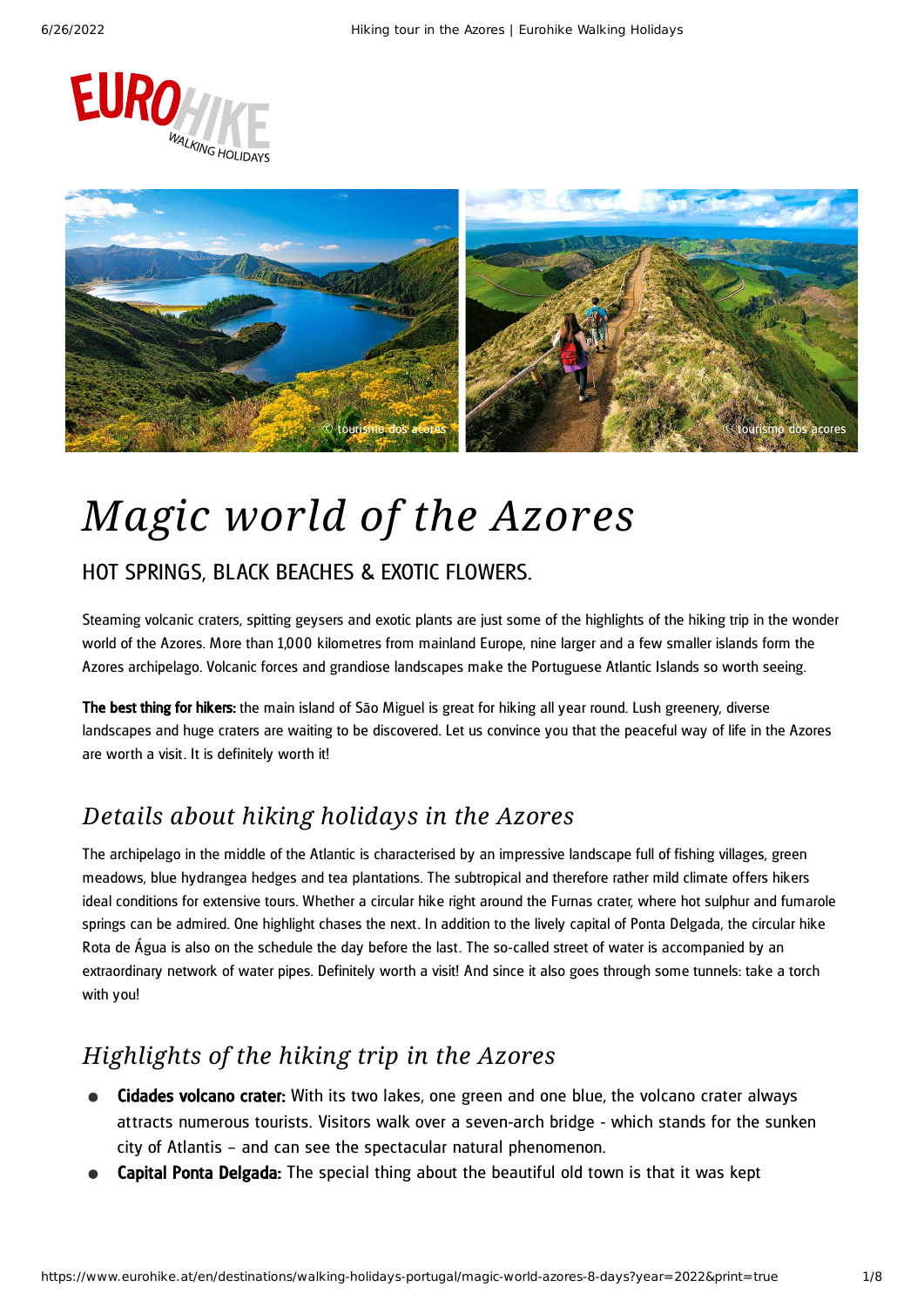

### To the online version

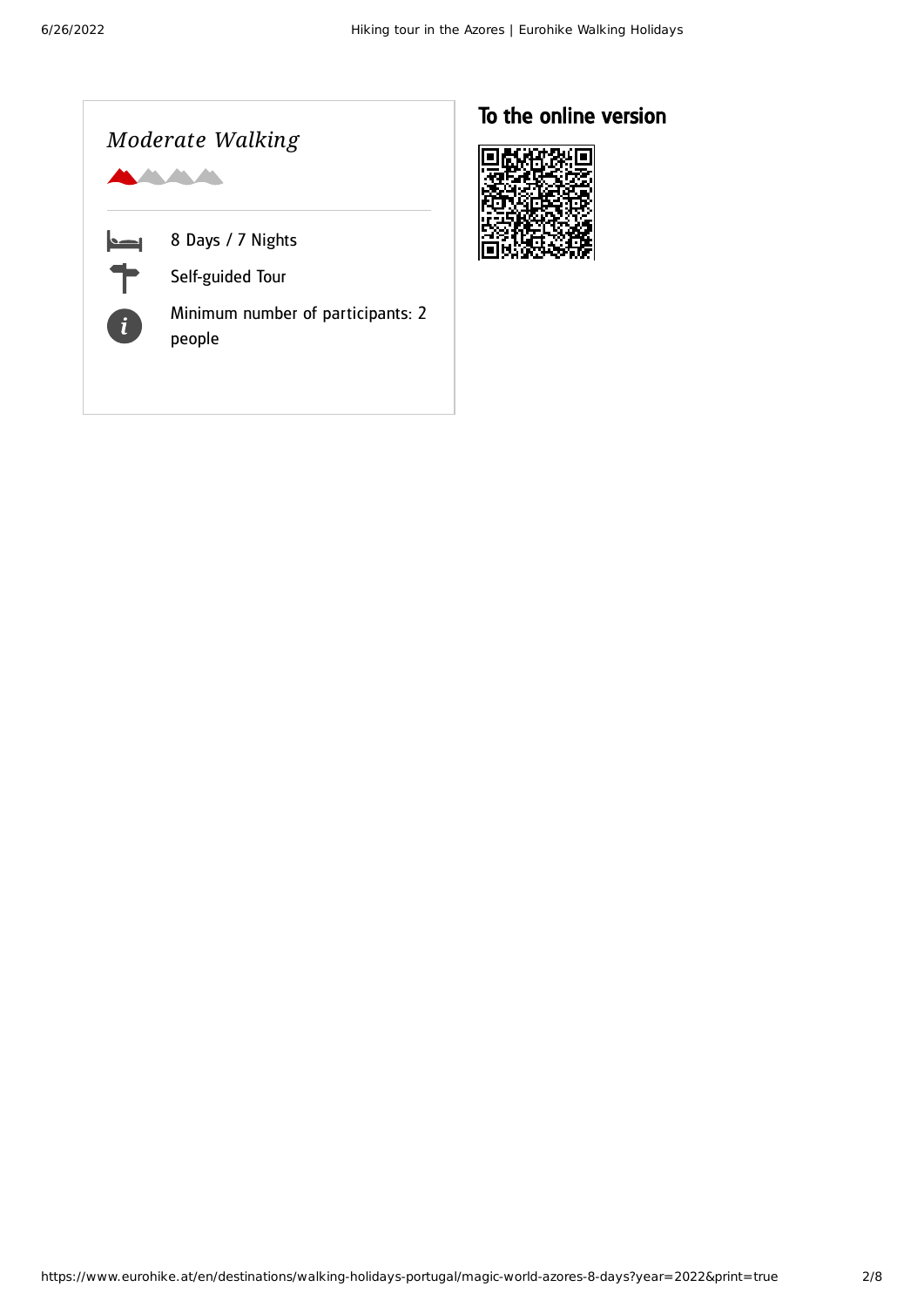DAY 1

DAY  $\overline{\phantom{0}}$ 

# *Itinerary*

## *Arrival in Capelas*

## *Loop Tour Sete [Cidades](#page-2-0)*

<span id="page-2-0"></span>At the beginning of your walking holiday you discover the west of the island. The large volcanic crater Sete Cidades consists of a green and a blue crater lake. They are separated by a bridge with seven arches, representing the seven cities of the lost continent Atlantis. Enjoy the fabulous panorama. At the end you walk along the beautiful north shore past idyllic villages and little harbours.

<span id="page-2-1"></span>

<span id="page-2-2"></span>Today's stage runs directly inside the crater of Furnas, there you experience the active volcano of the island group at first glance: locals use the high ground temperatures to cook traditional dishes, everywhere you come across hot fumarole- and sulfur springs. Look forward to the Botanical Garden Terra Nostra with its romantic lakes, winding paths, exotic flowers, very old trees and swimming pools filled with thermal spring water, which we highly recommend visiting.

 $\mathcal{O}$ 

4

*Loop Tour [Furnas](#page-2-2)*

approx. 3 hours  $\lim_{n \to \infty} 12 \text{ km}$  250 m  $\approx$  270 m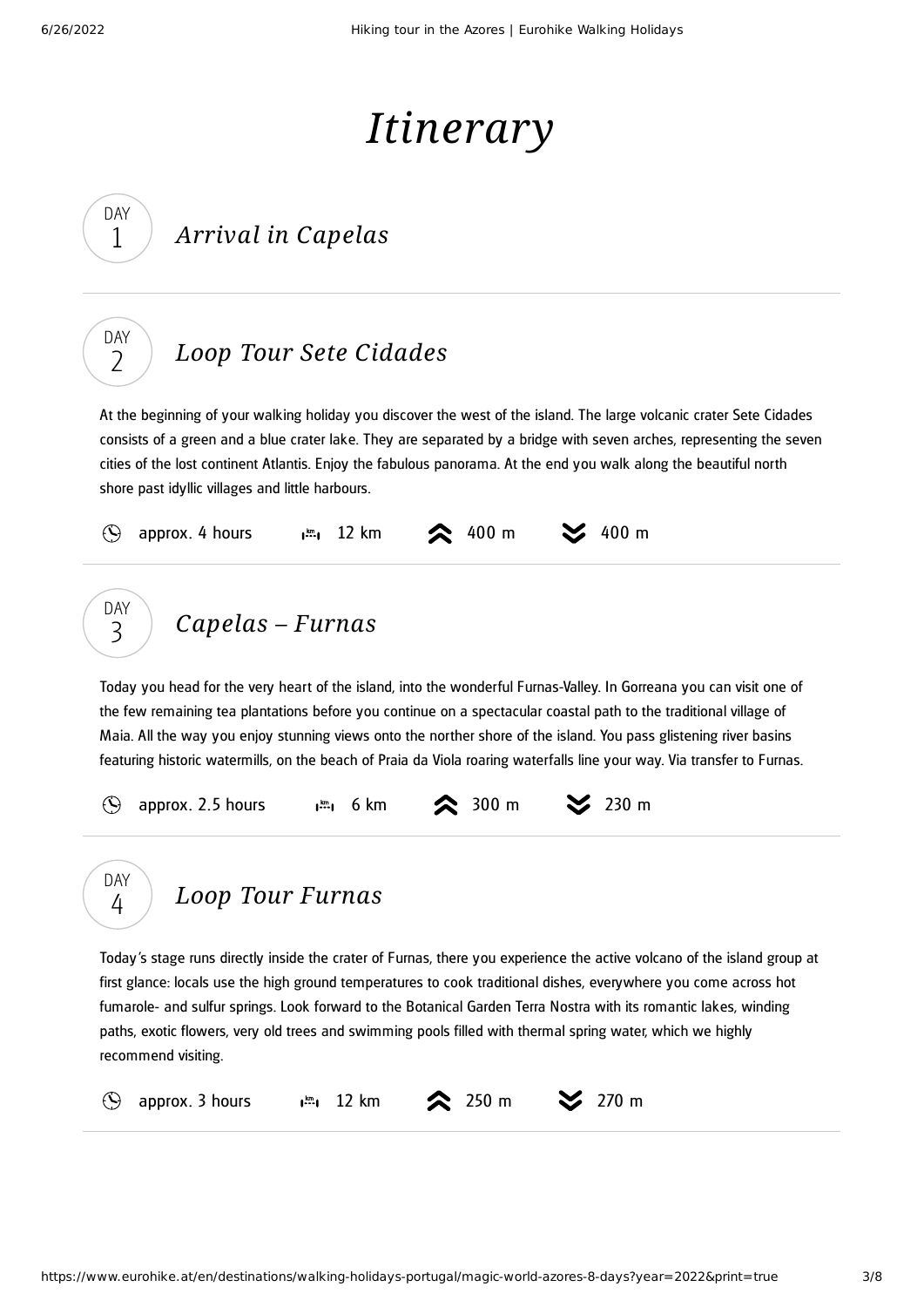<span id="page-3-2"></span><span id="page-3-1"></span><span id="page-3-0"></span>

| DAY<br>Loop Tour Pico da Vara<br>5                                                                                                                                                                                                                                                                                                                                                                                                                                                                                                                                     |
|------------------------------------------------------------------------------------------------------------------------------------------------------------------------------------------------------------------------------------------------------------------------------------------------------------------------------------------------------------------------------------------------------------------------------------------------------------------------------------------------------------------------------------------------------------------------|
| A short transfer takes you to the start of the walking tour, from where you will climb up the Pico da Vara. Your route<br>leads you through the dense rainforest up to the highest point of the entire island, from there you walk along the<br>ridge covered in colourful moorland, always accompanied by breath-taking panoramic views onto the entire island<br>and the glistening sea. With a bit of luck, you may spot the indigenous bullfinch in the fir forests.                                                                                               |
| $\approx$ 500 m<br>$500 \text{ m}$<br>$\odot$<br>approx. 4 hours<br>7 km<br>$l^{km}l$                                                                                                                                                                                                                                                                                                                                                                                                                                                                                  |
| DAY<br>Furnas - Ponta Delgada<br>6                                                                                                                                                                                                                                                                                                                                                                                                                                                                                                                                     |
| This walking tour leads you into the South of the island. Part of the route runs along Levada walking paths, enjoy the<br>diverse flora. At the highest point of the hike you reach the most unusual and unspoilt lake of the island, Lagoa do<br>Fogo. It is surrounded by incredibly beautiful scenery and is situated at the foot of the volcanic crater Água de Pau.<br>You spend the next two nights in Ponta Delgada, the lively capital of the Azores.<br>$500 \text{ m}$<br>$\approx$ 520 m<br>$\odot$<br>approx. 3 hours<br>12 km<br>$\mathbf{I}^{\text{km}}$ |
| DAY<br>Loop Tour Rota de Agua                                                                                                                                                                                                                                                                                                                                                                                                                                                                                                                                          |
| As a finale to your walking week you follow the "Rota de Agua", the road of the water, along the enchanting "Janela<br>do Inferno", an unusual network of aqueducts situated amidst the dense forest. Afterwards a transfer takes you<br>back to the capital where you have the afternoon at your own disposal and can do whatever you feel like, i.e.<br>maybe a spectacular whale watching tour.                                                                                                                                                                     |
| 400 m<br>$\approx$ 250 m<br>approx. 2.5 hours<br><b>u</b> ≝u 8 km<br>$\odot$                                                                                                                                                                                                                                                                                                                                                                                                                                                                                           |
| <b>DAY</b><br>Departure or extension<br>8                                                                                                                                                                                                                                                                                                                                                                                                                                                                                                                              |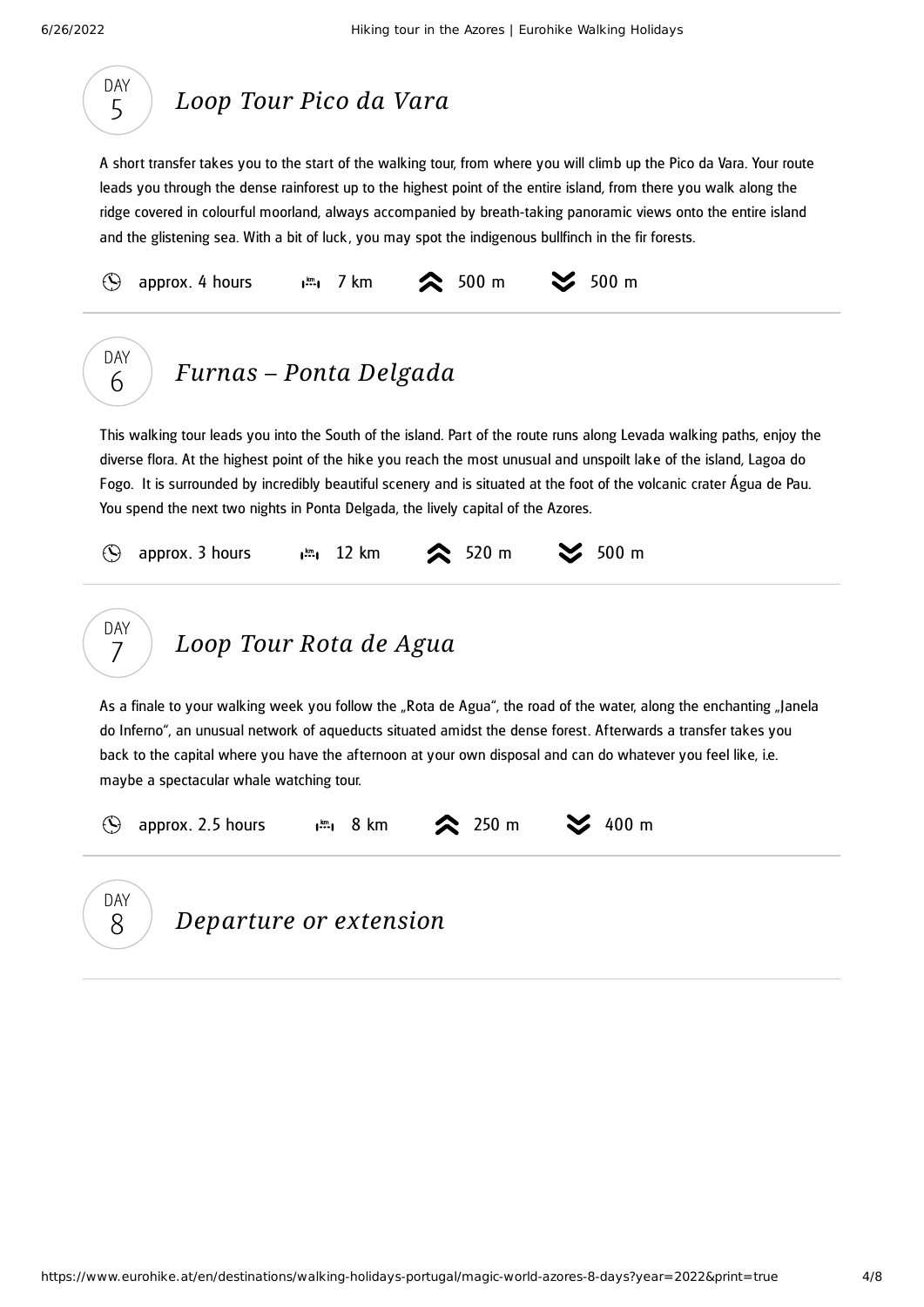# *Tour character*

For the walking tours with walking times of up to 4 hours you only need a basic fitness level and in parts surefootedness. Most of the walking tours lead you along quiet paths spread across the entire island, that way you gather lots of impressions of the Azores-Island of São Miguel.

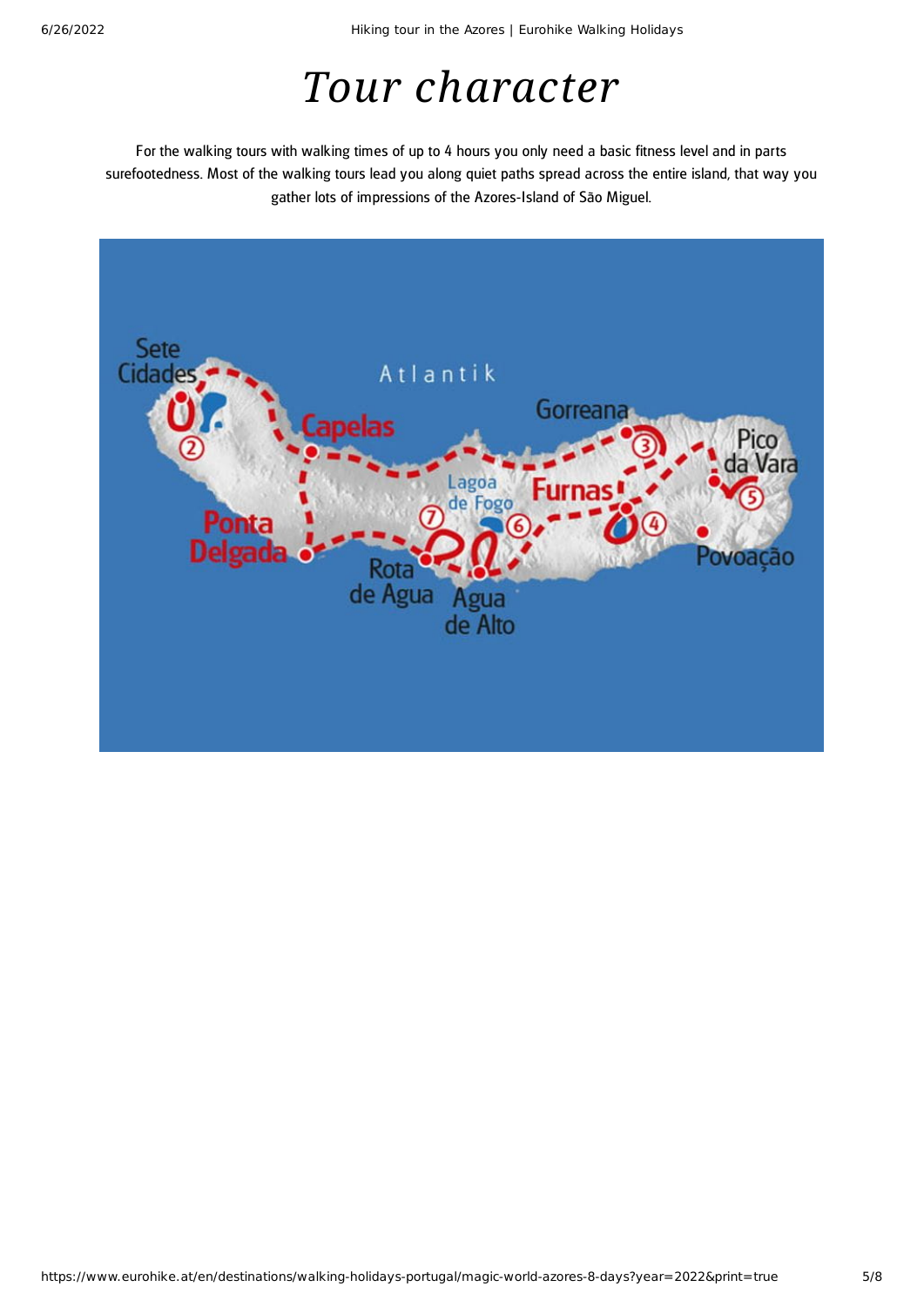# *Prices and events*

### *Place of arrival: Capelas*

|                                                 | Season 1<br>01.10.2022 - 31.10.2022  <br>Arrival daily | Season 2<br>$01.04.2022 - 20.05.2022$<br>Arrival daily | Season 3<br>21.05.2022 - 30.09.2022  <br>Arrival daily |  |
|-------------------------------------------------|--------------------------------------------------------|--------------------------------------------------------|--------------------------------------------------------|--|
| Magic world of the Azores, 8 days, PO-AZWCP-08X |                                                        |                                                        |                                                        |  |
| Base price                                      | 82900                                                  | 859.00                                                 | 969.00                                                 |  |
| Surcharge solo traveller                        | 245.00                                                 | 28500                                                  | 245.00                                                 |  |
| Surcharge single room                           | 39900                                                  | 399.00                                                 | 539.00                                                 |  |

Category: beautiful 3\*\*\*- and 4\*\*\*\* hotels with pool

You can book extra nights for any day of your tour. Prices upon request!

Prices per person in EUR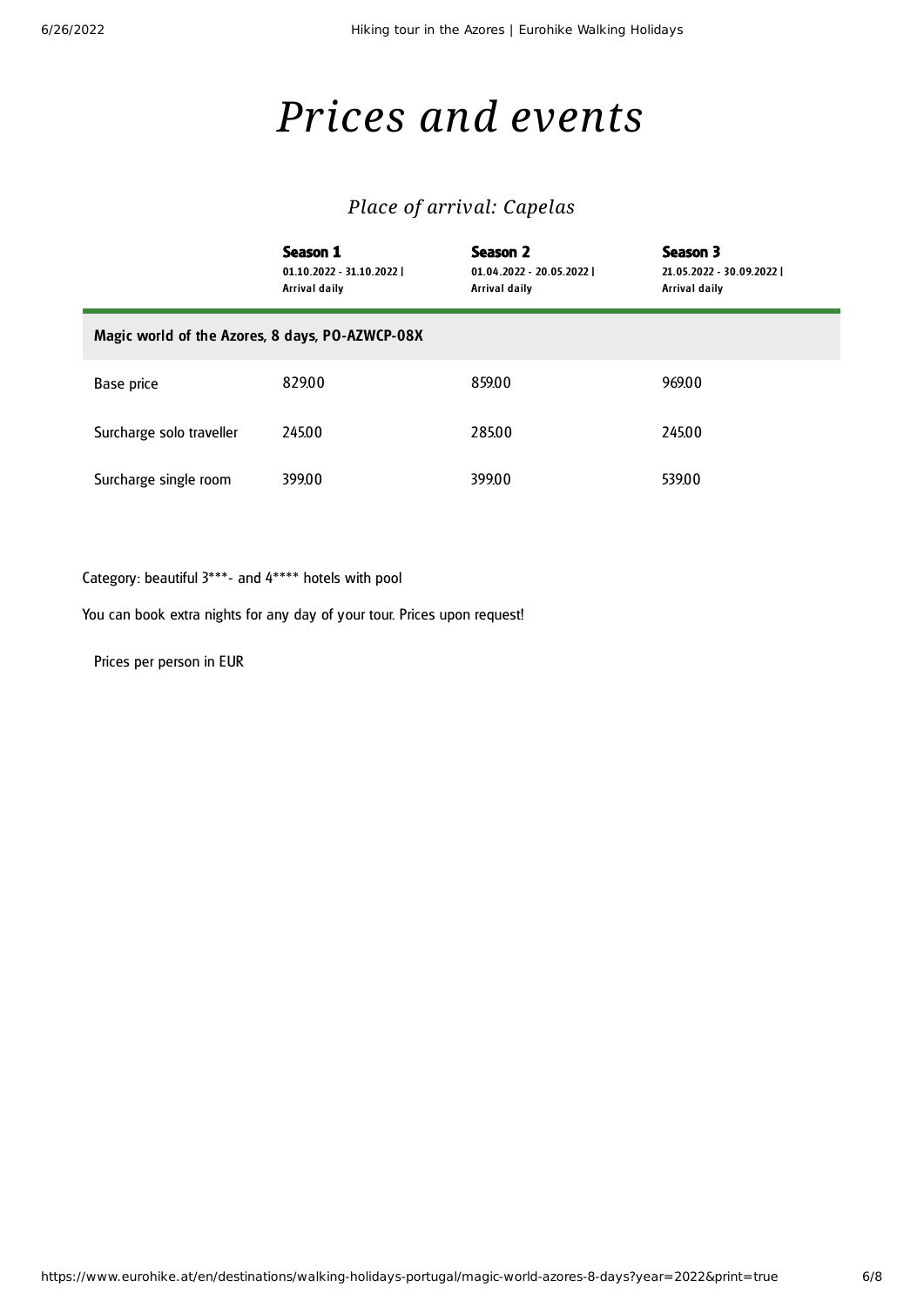# *Services and infos*

### **Services**

#### Included:

- Accomodation as already mentioned
- Breakfast
- Luggage transfer
- Transfers according to programm
- Transfer from/to Ponta Delgada airport
- Carefully elaborated route description
- Detailed travel documents 1x per room (German, English)
- Service hotline

### Infos

#### Arrival / Departure:

Ponta Delgada airport. Organised transfer to the start hotel in Capelas and return transfer from Ponta Delgada to the airport at the end of the tour. Transfers included in the tour price.

#### Optional:

Whale watching on Day 7, EUR 70 per person,  $\bullet$ reservation required, payable in advance.

#### Things to note:

- Tourist tax, if due, is not included in the price  $\bullet$
- Further important information according to the  $\bullet$ package travel law can be found [here](https://www.eurohike.at/en/travel-information/before-the-tour/pci)!